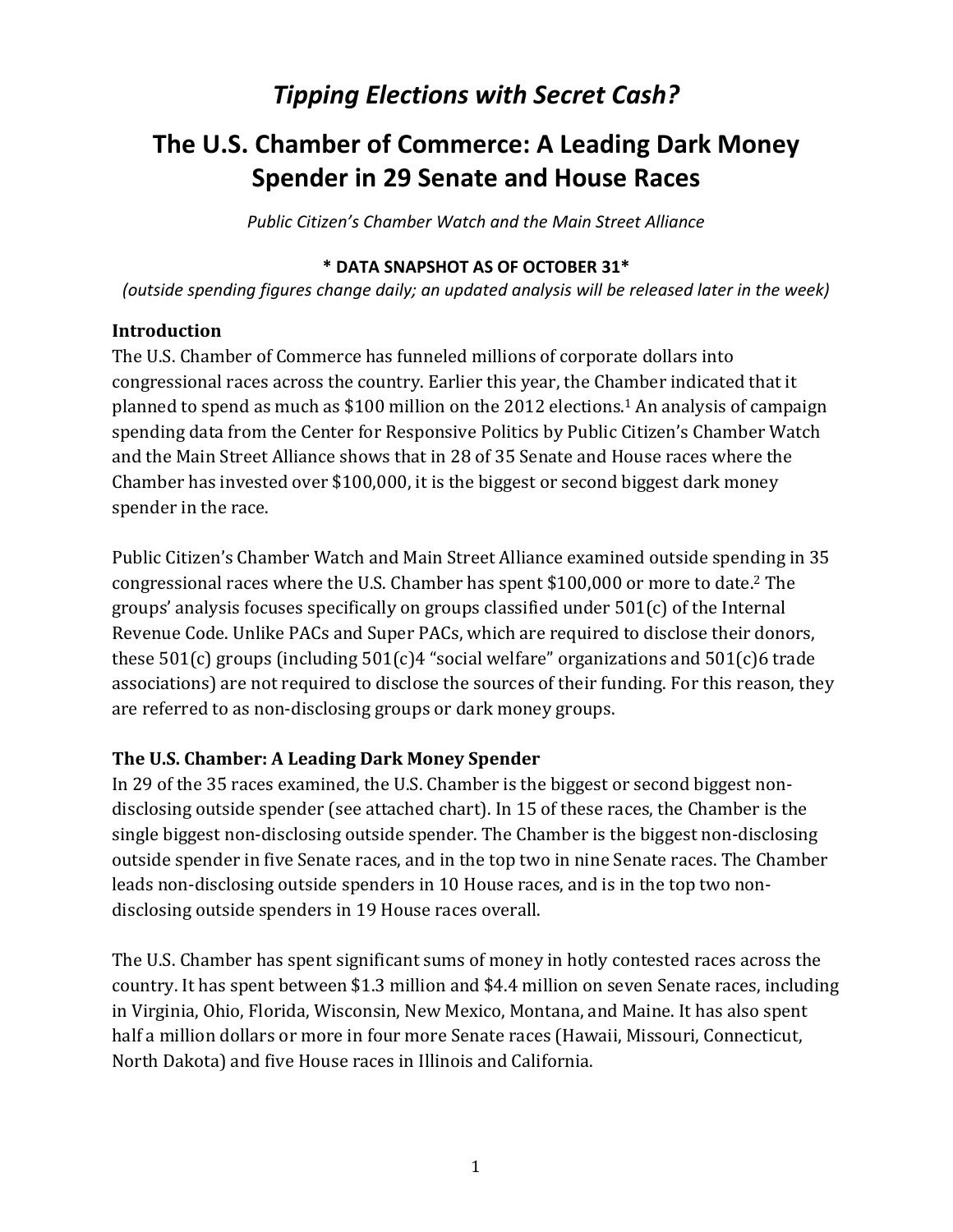In its outside spending, the Chamber has invested heavily in advertising opposing Democratic candidates for office. The Chamber spent more than ten times as much opposing Democrats (\$27,412,719) as it did supporting Republicans (\$2,470,778); it is not making significant expenditures in support of any Democratic candidates for Senate, and is spending significant money for two Democratic candidates for House of Representatives. As of October 31, the Chamber had spent a total of \$31,873,839 in outside money on Congressional races.

### **The Shadow of** *Citizens United*

The U.S. Chamber's outsize spending in these races is a direct result of the *Citizens United v. FEC* decision, which allowed corporations to contribute unlimited sums of money to organizations like the Chamber for political activities. Moreover, as a result of ongoing opposition to stronger disclosure rules for this type of spending – opposition which has been spearheaded by the Chamber – the public has extremely limited ability to identify which corporations are supplying the funds that the Chamber is directing into electoral races.<sup>3</sup> As the Chamber funnels tens of millions of dollars from large corporations into electoral advocacy, the voices of individual citizens, including the very small business owners the Chamber often claims to represent, are increasingly drowned out.

#### **Stemming the Tide of Secret Money**

In order to remedy this damage to our democracy, a thorough overhaul of our campaign funding system is needed. Ultimately, a constitutional amendment to overturn the *Citizens United* decision is needed to stop deep-pocketed special interests from wielding disproportionate power in our elections and our democracy.

In the meantime, stronger disclosure rules are urgently needed to provide the transparency voters and shareholders need to make informed decisions. Options to advance stronger disclosure requirements include:

- The DISCLOSE Act: Congress should pass the DISCLOSE Act to require disclosure of corporate and other contributions to organizations engaged in outside spending.
- *New SEC Rules:* The Securities and Exchange Commission (SEC) should establish new rules requiring publicly traded corporations to disclose campaign-related expenditures to shareholders as part of the SEC's core mission of protecting shareholder rights.
- *A Government Contracting Executive Order:* The President should issue an executive order requiring government contractors to disclose their political spending, including direct spending and funds funneled through third party groups like the U.S. Chamber.

*See appended chart of the U.S. Chamber's outside spending by congressional race and its rankings among non-disclosing outside spenders in each race.*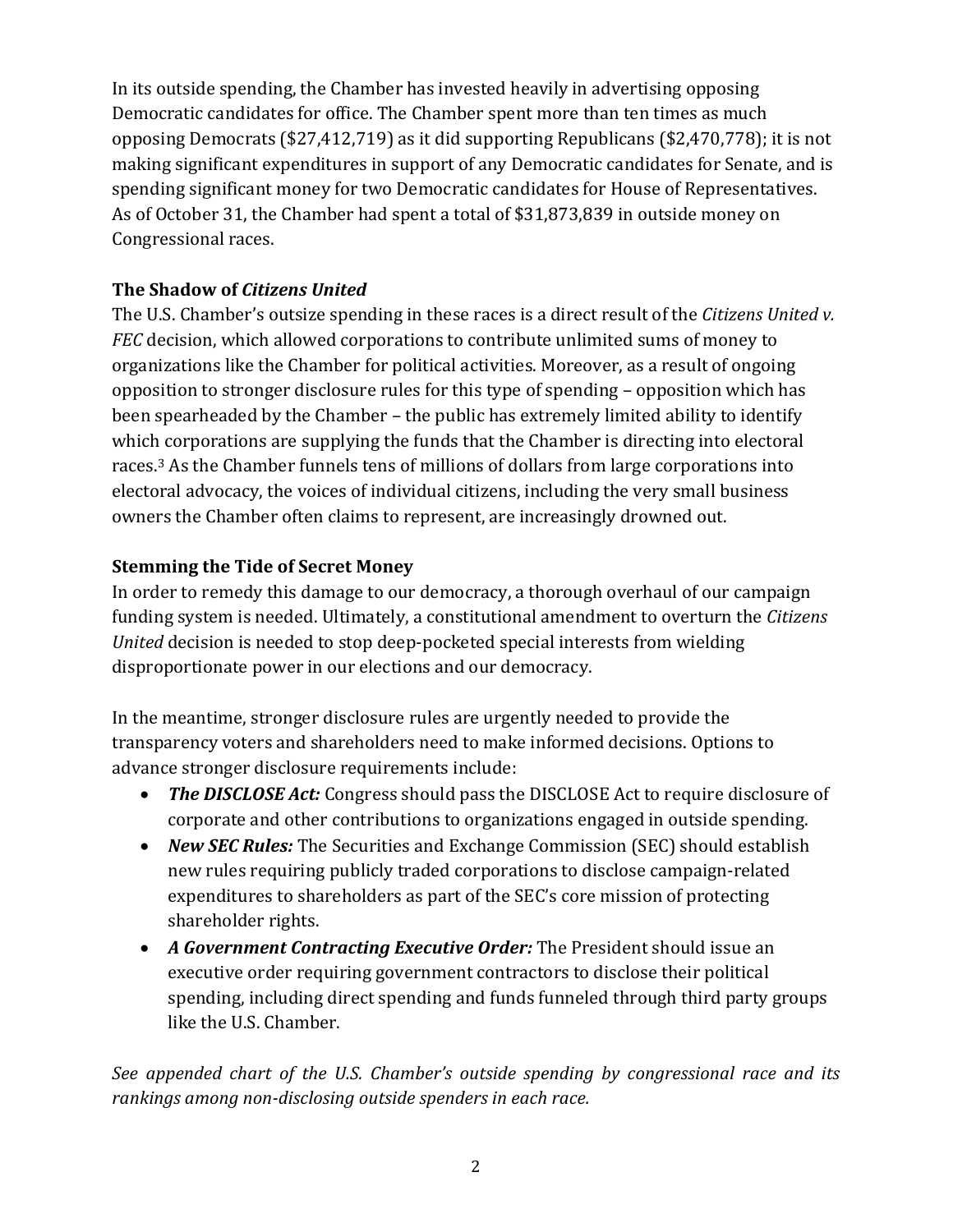# **U.S. Chamber of Commerce Outside Spending in 2012 Senate and House Races <sup>4</sup>**

| Race                 | <b>U.S. Chamber</b>   | <b>Ranking Among</b>  |
|----------------------|-----------------------|-----------------------|
|                      | <b>Spending Total</b> | <b>Non-Disclosing</b> |
|                      | (as of October        | <b>Groups</b>         |
|                      | 29, 2012)             | (501(c) Groups)       |
| <b>VA Senate</b>     | \$4,436,718           | 2 of 15               |
| OH Senate            | \$4,314,022           | 2 of 20               |
| <b>FL Senate</b>     | \$3,846,303           | 1 of 7                |
| <b>WI Senate</b>     | \$2,846,022           | 2 of 22               |
| <b>NM Senate</b>     | \$1,825,923           | 1 of 13               |
| <b>MT Senate</b>     | \$1,361,294           | 3 of 20               |
| <b>ME Senate</b>     | \$1,348,294           | 2 of 7                |
| HI Senate            | \$817,696             | $1$ of $3$            |
| <b>MO Senate</b>     | \$740,196             | 1 of 12               |
| <b>CT Senate</b>     | \$700,022             | 1 of 9                |
| IL House District 17 | \$621,734             | 2 of 10               |
| CA House District 10 | \$600,000             | $2$ of $6$            |
| <b>ND Senate</b>     | \$592,400             | 3 of 13               |
| IL House District 10 | \$550,000             | 1 of 7                |
| IL House District 11 | \$540,022             | $1$ of $4$            |
| IL House District 13 | \$500,000             | $2$ of $6$            |
| CA House District 7  | \$490,000             | 1 of 8                |
| CA House District 9  | \$490,000             | 1 of 7                |
| <b>NV Senate</b>     | \$489,500             | 4 of 16               |
| IL House District 12 | \$428,311             | 4 of 5                |
| MA House District 6  | \$400,022             | 1 of 5                |
| CA House District 26 | \$400,000             | 2 of 11               |
| NY House District 21 | \$390,022             | 2 of 7                |
| NY House District 18 | \$380,022             | 2 of 10               |
| CA House District 47 | \$320,000             | 1 of 2                |
| CA House District 52 | \$320,000             | $2$ of $9$            |
| NY House District 1  | \$305,022             | $2$ of $7$            |
| <b>MA Senate</b>     | \$300,022             | 4 of 12               |
| CA House District 41 | \$220,000             | $1$ of $4$            |
| UT House District 4  | \$202,112             | 5 of 12               |
| NY House District 26 | \$200,000             | $1$ of $8$            |
| NY House District 25 | \$185,022             | $2$ of $6$            |
| CA House District 24 | \$120,000             | $1$ of $8$            |
| GA House District 12 | \$102,932             | 5 of 8                |
| FL House District 22 | \$100,022             | 1 of 2                |